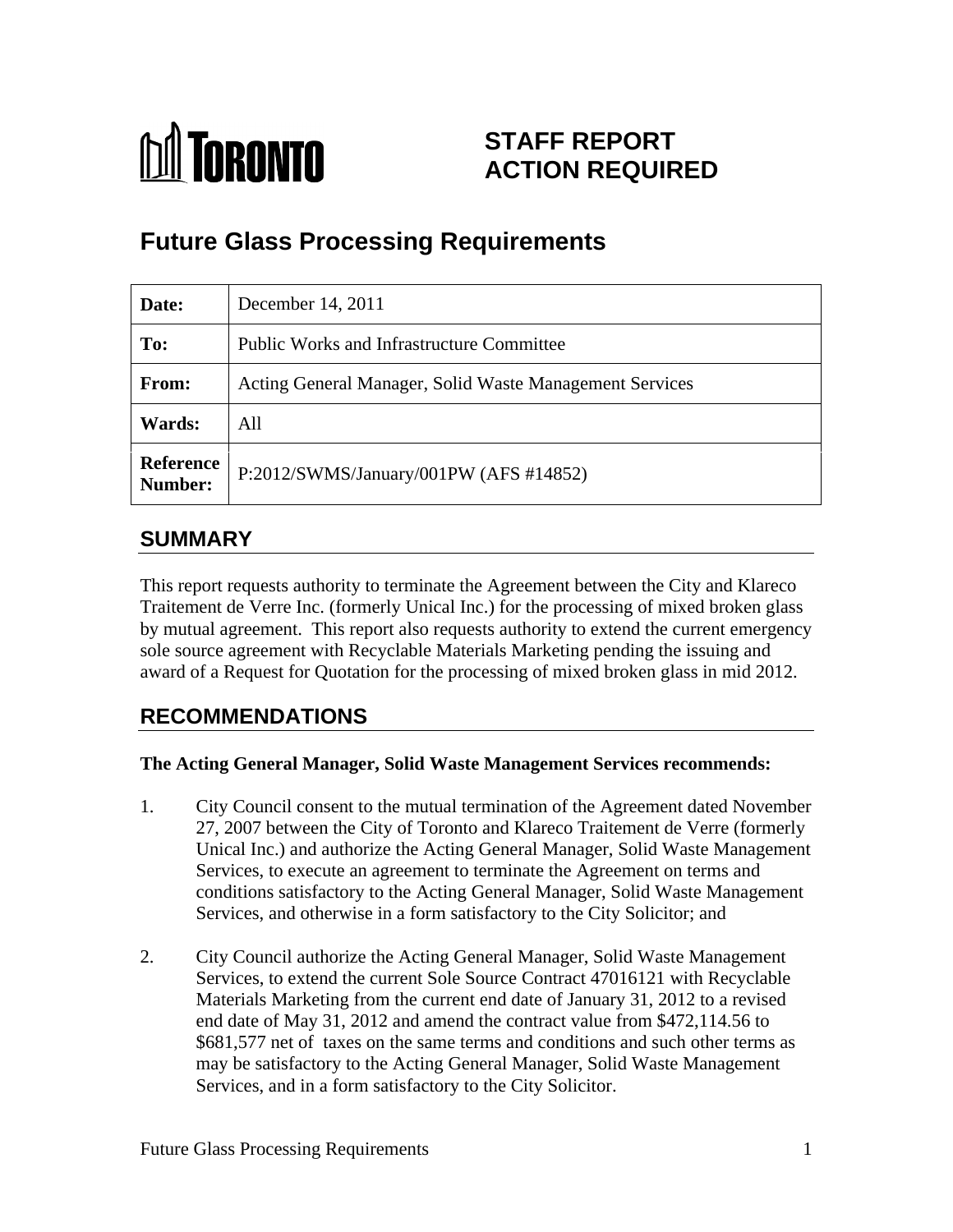### **Financial Impact**

 The approved 2012 Operating Budget for Solid Waste Management Services includes \$528,007 (Cost Centres SW0742-4403 and SW0751-4403) for the processing of glass in 2012. This amount includes the amendment required as identified in Table 1.

| Table<br>2 Approved Budget for Processing Mixed Broken Glass Net of HST<br>2012 |  |
|---------------------------------------------------------------------------------|--|
| <b>Recoveries</b>                                                               |  |

| <b>Contract Term</b>               | Price per    | <b>Estimated</b> | <b>Estimated</b> |
|------------------------------------|--------------|------------------|------------------|
|                                    | <b>Tonne</b> | Tonnes           | Expenditure      |
| January 1, 2012 – January 31, 2012 | \$36.00      | 1,666            | \$61,031.58      |
| to Recyclable Materials Marketing  |              |                  |                  |
| under current contract             |              |                  |                  |
| February 1, 2012 – May 31, 2012 to | \$36.00      | 5,818            | \$213,148.98     |
| Recyclable Materials Marketing in  |              |                  |                  |
| the amendment                      |              |                  |                  |
| June 1, 2012 – December 31, 2012 – |              | 5,889            | \$253,826.44     |
| Balance                            |              |                  |                  |
| Total 2012 Approved Budget         |              | 13,373           | \$528,007.00     |

The extension of the contract with Recyclable Materials Marketing to May 31, 2012 will result in an estimated expenditure of \$209,462.44 net of taxes for the extension period of February 1, 2012 to May 31, 2012 as identified in Table 2:

### **Table 2 - Estimated Expenditures to Recyclable Materials Marketing to May 31, 2012 Net of all Taxes**

| <b>Contract Term</b>                 | Price per                                           | <b>Estimated</b>   | <b>Estimated</b>   |
|--------------------------------------|-----------------------------------------------------|--------------------|--------------------|
|                                      | <b>Contract Contract Contract Contract</b><br>Tonne | Tonne <sup>r</sup> | <b>Expenditure</b> |
| June 14, $2011 -$ January 31, $2012$ | \$37.33                                             | 12,646             | \$472,114.56       |
| February 1, 2012 – May 31, 2012      | \$36.00                                             | 5,818              | \$209,462.44       |
| Total June 14, 2011 to May 31, 2012  | \$36.91                                             | 18.464             | \$681,577.00       |

The amendment required of \$209,462.44 net of taxes is equivalent to \$213,148.98 net of HST Recoveries.

A short term Departmental Purchase Order issued to Recyclable Materials Marketing in May 2011 for \$38,000 is not included in Table 2.

The Deputy City Manager and Chief Financial Officer has reviewed this report and agrees with the financial impact information.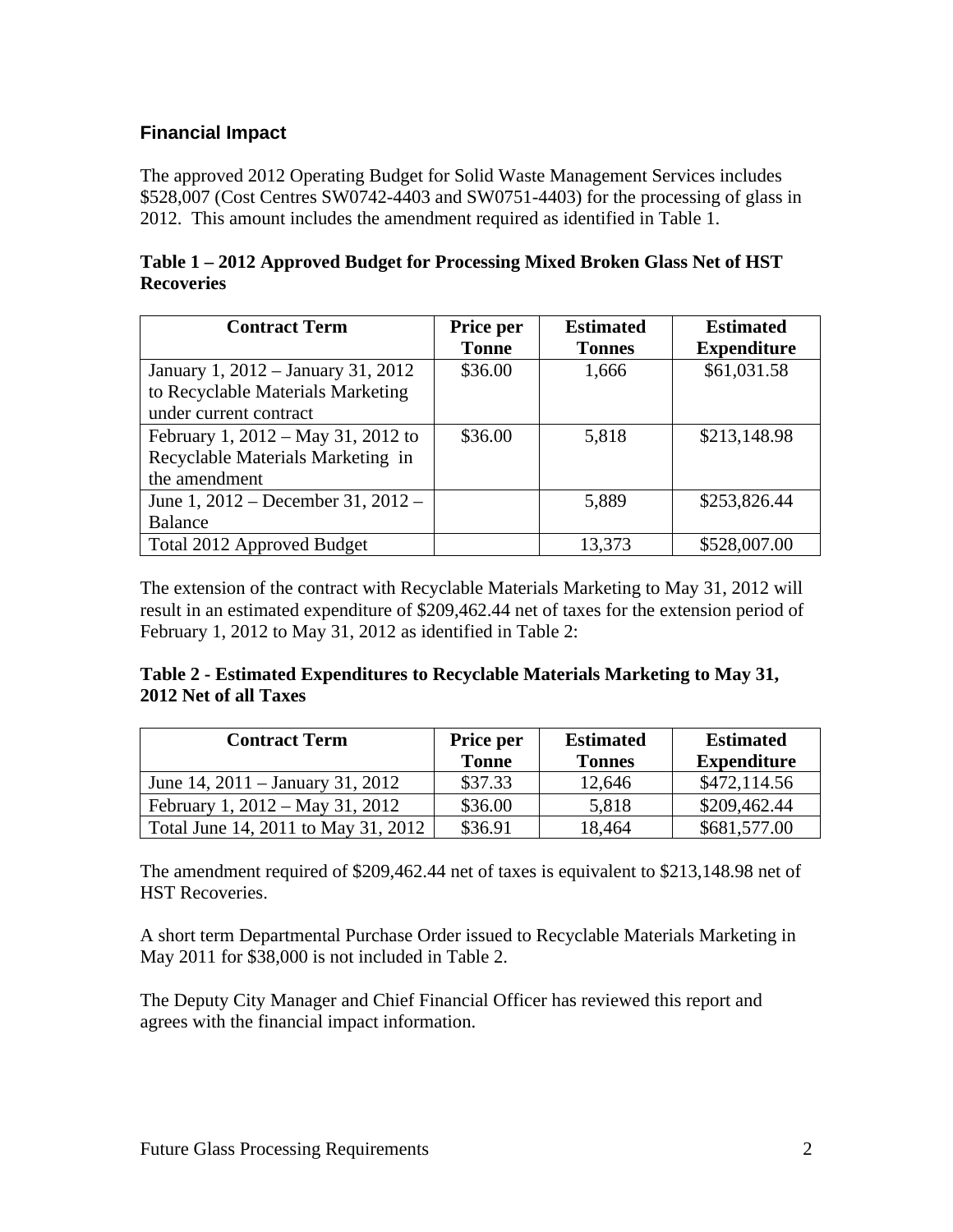## **DECISION HISTORY**

At its meeting on December 5, 6 and 7, 2005, City Council adopted without amendment Clause No. 6 of Report No. 11 of the Works Committee entitled "Negotiations of Long- Term Mixed Broken Glass Contract Resulting from Stewardship Ontario's Glass Market Development Fund Request for Proposals for the Provision of Processing Capacity for Mixed Broken Glass". That report recommended that the Acting General Manager, Solid Waste Management Services, be authorized to negotiate the terms of an agreement with Unical-Gaudreau Group to process Toronto's mixed broken glass.

Clause No. 6 of Report No. 11 of the Works Committee can be viewed at: <http://www.toronto.ca/legdocs/2005/agendas/council/cc051205/wks11rpt/cl006.pdf>

At its meeting on January 31, February 1 and 2, 2006, City Council adopted without amendments Clause No. 1 of Report 1 of the Works Committee entitled "Award of Longterm Mixed Broken Glass Contract to Unical Inc. Resulting from Stewardship Ontario's Glass Market Development Fund Request for Proposals for the Provision of Processing Capacity for Mixed Broken Glass". These recommendations authorized the Acting General Manager, Solid Waste Management Services to enter into an agreement with Unical Inc. to process Toronto's mixed broken glass for a term of seven years plus three optional one-year extensions at the City's sole discretion as outlined in the Glass Market Development Fund Request for Proposals for the Provision of Processing Capacity for Mixed Broken Glass and Unical-Gaudreau Group's June 10, 2005 proposal. Clause No. 1 of Report No. 1 of the Works Committee can be viewed at:

<http://www.toronto.ca/legdocs/2006/agendas/council/cc060131/wks1rpt/cl001.pdf>

## **ISSUE BACKGROUND**

The City's blue box program includes the collection and processing of glass products, as mandated under Ontario Regulation 101/94. Our current mixed glass processor in Quebec is unable to continue to accept loads from the City due to fire insurance requirements related to glass loads containing residue levels above 10%.

## **COMMENTS**

### **History and Initial Agreement**

In 2005, Stewardship Ontario worked with municipalities interested in providing mixed broken glass and developed and administered a joint Request for Proposals for mixed broken glass processing.

As a result of this Request for Proposal, the City entered into an Agreement dated November 27, 2007 with Unical Inc. (the Agreement) to process up to 20,000 tonnes of mixed broken glass annually at its proposed facility in Brampton for seven (7) years with three (3) additional one-year terms at the sole discretion of the General Manager.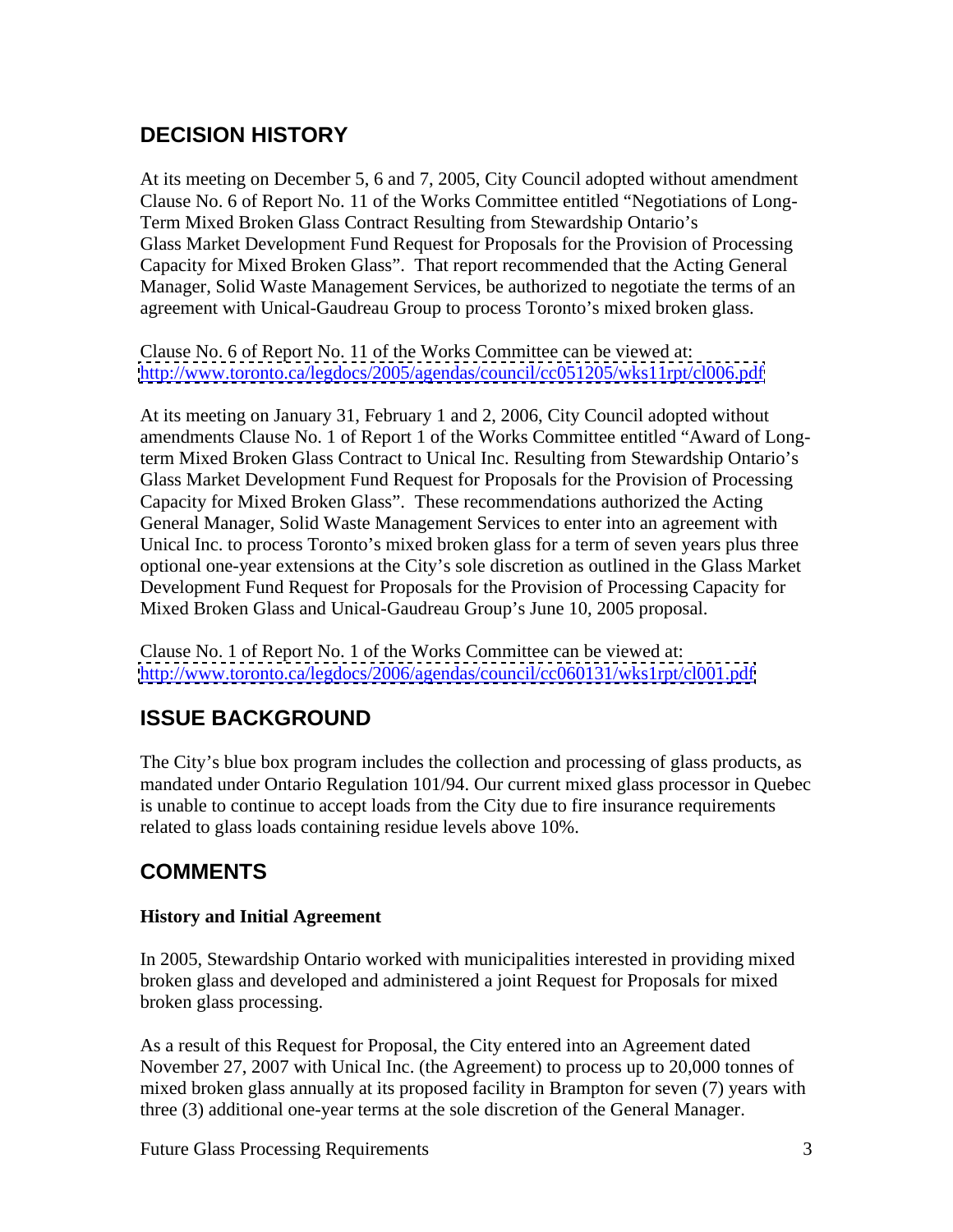Following construction and commissioning of the processing facility, the City began shipping mixed broken glass in 2008.

The processing rate paid to Unical Inc. includes an allowance for residue in the mixed broken glass of up to 10% by weight. This residue results from the City's processing operation and is made up of paper, metal and plastic caps and other items that are not removed during the processing operation. The Agreement provides for two different options to Unical Inc. if the loads of mixed broken glass contain residue exceed 10%, as follows:

- 1) Unical Inc. can accept the load of mixed broken glass and charge the City an additional fee for the portion of the glass containing more than 10% residue rate as determined by sampling analysis results. Solid Waste Management Services then charges this penalty back to the City's processing contractor to recoup the charges; or
- 2) Unical Inc. may reject the load of mixed broken glass containing more than 10% residue. If the load is rejected, the City will be immediately contacted to agree upon a disposal arrangement or to authorize the return of the rejected load back to the City.

The majority of the City's mixed broken glass loads exceed the 10% residue level. Under the Agreement, the City makes no representations or warranty regarding the quality of the mixed broken glass.

### **Shipment of Glass to Unical's Quebec Facility**

On April 9, 2010, Unical Inc. filed a Notice of Intention to Make a Proposal under the *Bankruptcy and Insolvency Act* for its Brampton facility. Recognizing the limited processing capacity available to process the City's mixed broken glass mix, Solid Waste Management Services worked directly with Unical Inc. to allow it to meet its contractual obligations at Unical Inc.'s glass processing facility in Longueuil, Quebec under the same terms and conditions as the existing processing agreement. Due to the increased distance to the new facility, an additional haulage agreement was negotiated with Unical Inc. that included Unical Inc. subsidizing the haulage rate to offset the additional costs incurred by the City.

Effective March 17, 2011 Unical Inc. changed its name to Klareco Traitement de Verre Inc. There was no change in contractual obligations associated with this change.

### **Fire Issues at Quebec Facility and Agreement with Recyclable Materials Marketing**

On May 9, 2011, Solid Waste Management Services was notified that due to a fire, the Longueuil facility was unable to accept mixed broken glass shipments from the City, pending repairs.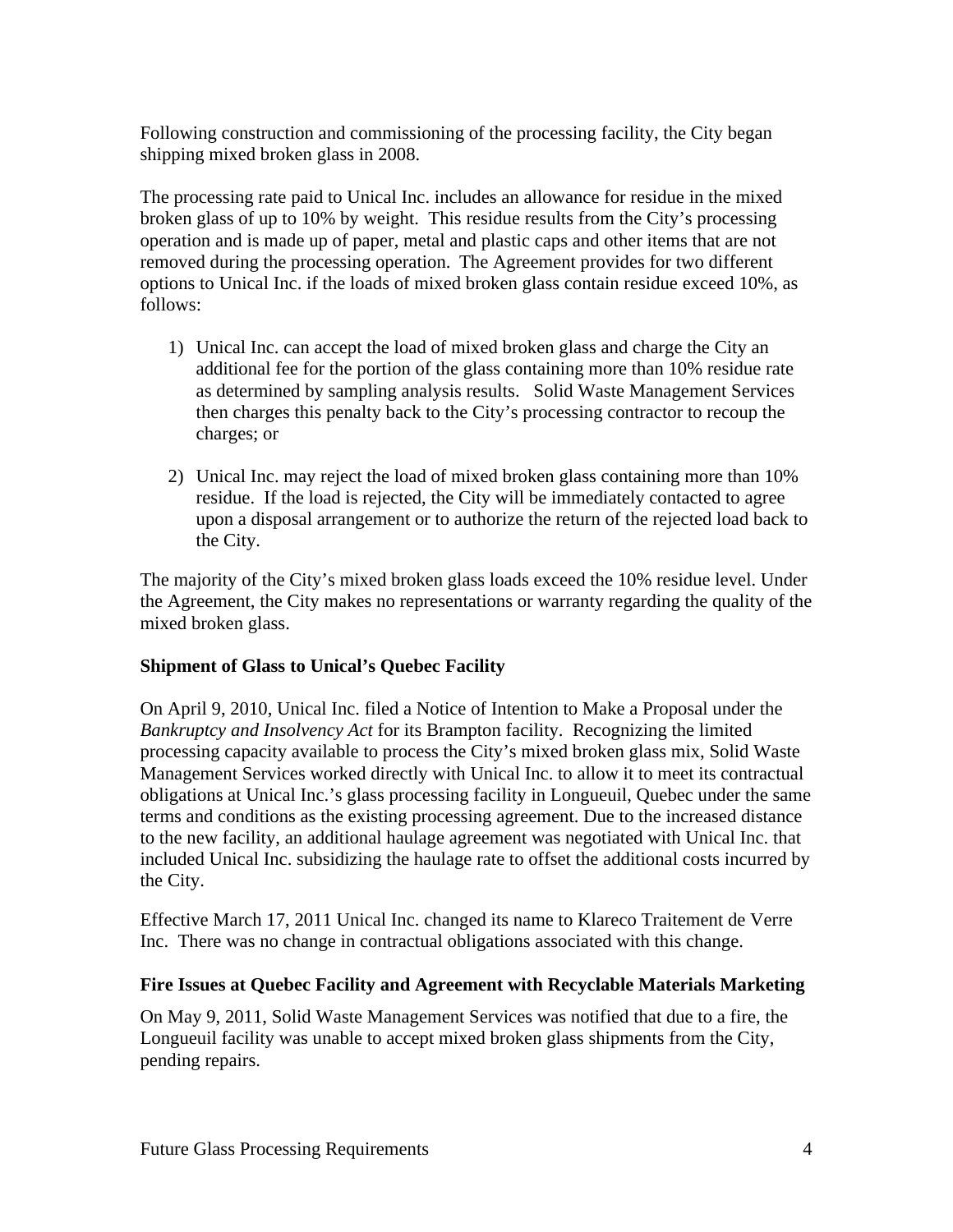Mixed broken glass product must be moved daily from the City's processing facilities as the City does not have the capacity to stockpile approximately 400 tonnes per week of mixed broken glass it generates. Failure to move the mixed broken glass puts the City at risk of being in contravention of its processing contracts, the Certificate of Approval's at each facility and Regulation 101/94. Further it would impact the City's current diversion rate.

As there were no other viable mixed broken glass processing options in Ontario at the time and as an alternative to landfilling the mixed broken glass at a significantly higher cost, Solid Waste Management Services entered into emergency sole source agreements with Recyclable Materials Marketing for the haulage and processing of Toronto's mixed broken glass at a processing facility located in Attica, New York. The Attica facility currently processes municipal mixed broken glass from other Ontario municipalities as well. There was an initial short-term Departmental Purchase Order to process 1,000 tonnes of a cost of \$38,000.00. Once it was realized that damage from the fire was going to take a significant amount of time to repair, a legal agreement was required. Therefore, we entered into an agreement with Recyclable Materials Marketing to process 7,000 tonnes of mixed broken glass with an estimated value of \$266,000 for the period of June 14, 2011 to September 30, 2011.

Ongoing meetings were held with Klareco and we were advised that as a result of the fires, Klareco's, insurance company was requiring that Klareco exercise its right under the Agreement to reject any load of mixed broken glass with an excess of 10% (by weight) of residue, otherwise the Klareco Traitement de Verre Inc. facility will not be insured. Therefore,on October 11, 2011 an amendment was issued to extend this contract with Recyclable Materials Marketing to January 31, 2012 and increase the estimated value by \$206,114.56 to \$472,114.56 net of taxes.

### **Termination of the Agreement**

Throughout the Agreement with Klareco Traitement de Verre Inc. (and formerly Unical Inc.) the majority of the City's mixed broken glass loads have exceeded the 10% residue level. Prior to the fire, Unical (Klareco) always accepted our glass loads. Solid Waste Management Services has worked with the City's processing contractors in an effort to improve the glass quality at the City's processing facilities. However, the City is not able to guarantee that any mixed broken glass loads will be less than 10% residue to meet the required standards to be processed at the Longueuil facility. As a result of any rejection, the City is required to incur the transportation costs for the return haulage of the rejected mixed broken glass. Further, the City will be required to immediately secure haulage and a market for all returned loads of mixed broken glass.

Solid Waste Management Services met with Klareco Traitement de Verre Inc. to discuss options to address the current situation between the City and Klareco Traitement de Verre Inc. with respect to the handling of residue in the loads delivered by the City. It was agreed, in principle, that both parties did not want to needlessly spend money shipping loads of glass between Ontario and Quebec. Since it is the City's opinion that the